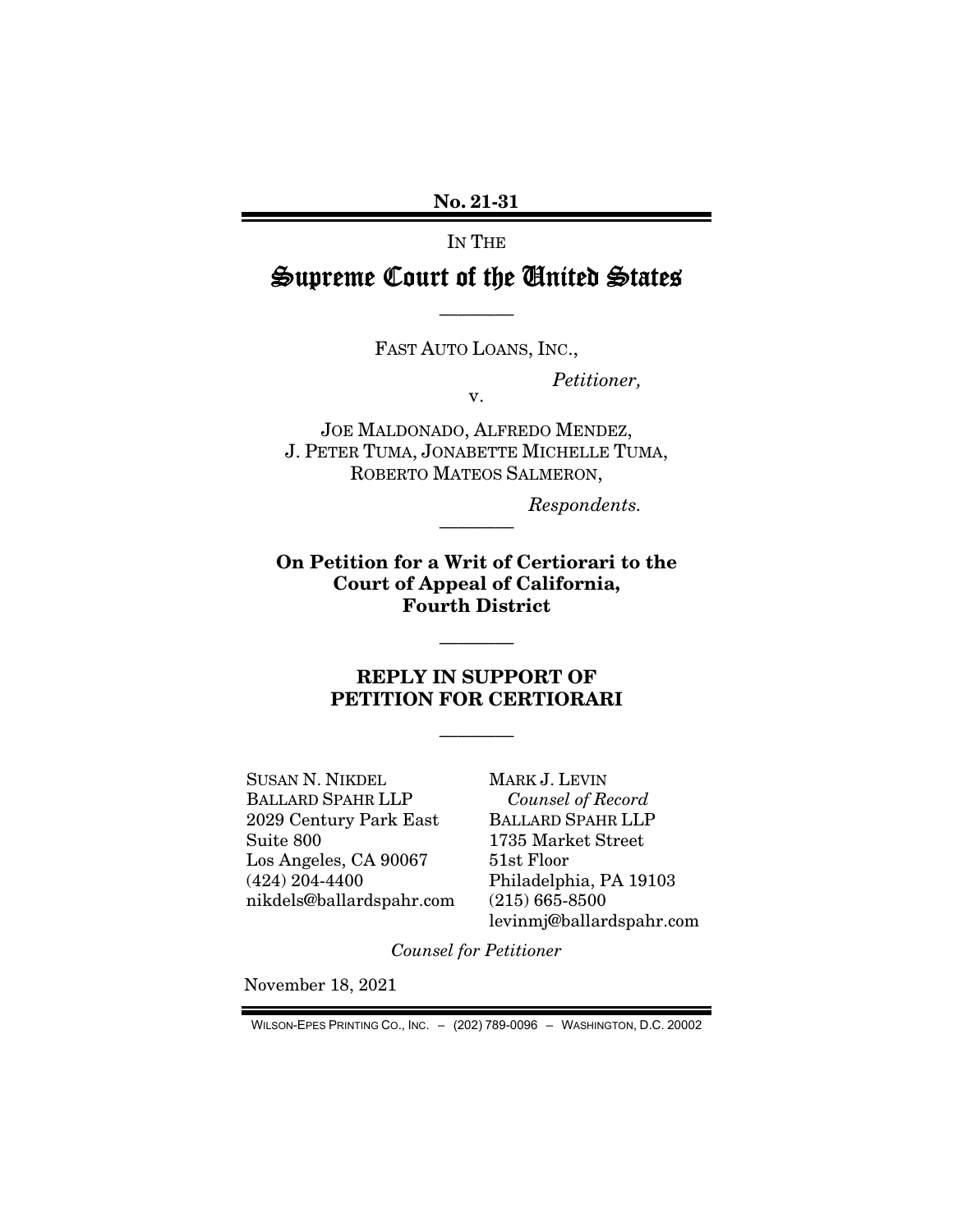# TABLE OF CONTENTS

|                                                                                        | Page |
|----------------------------------------------------------------------------------------|------|
|                                                                                        | 11   |
|                                                                                        | 1    |
| I. The Petition Is Not Premature                                                       |      |
| II. No Split Is Necessary Given the<br>Importance of the Question Presented            | 5    |
| III. This Case Is an Eminently Suitable                                                | 7    |
| IV. The California Court of Appeal's Decision<br>Is Patently Inconsistent with the FAA | 9    |
|                                                                                        | 12   |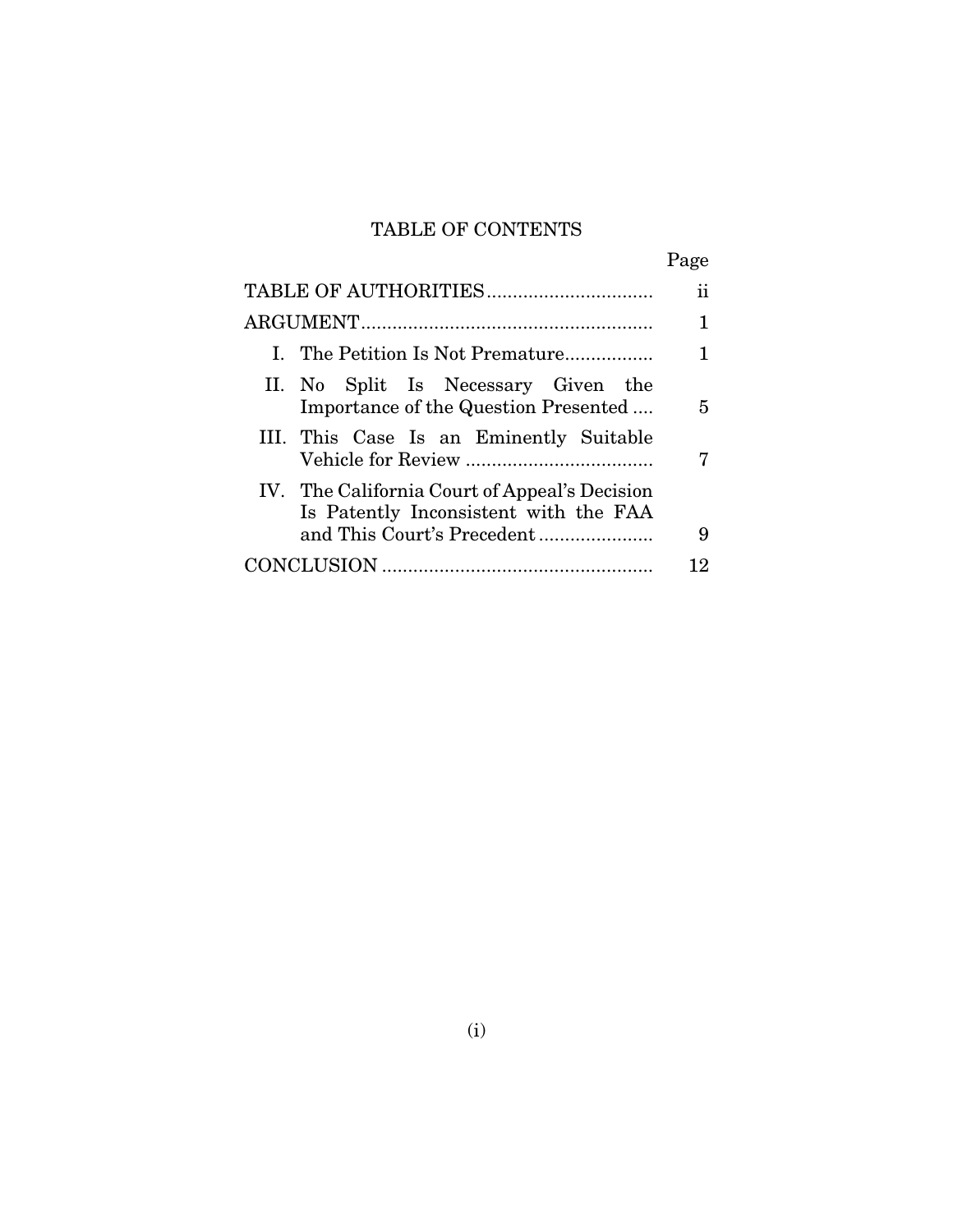# TABLE OF AUTHORITIES

| $\rm{CASES}$<br>Page(s)                                                      |
|------------------------------------------------------------------------------|
| AT&T Mobility LLC v. McArdle,<br>No. 19-1078 (pet. denied June 1, 2020)<br>6 |
| AT&T Mobility LLC v. Concepcion,                                             |
| Blair v. Rent-A-Center, Inc.,<br>5, 9                                        |
| Comcast Corp. v. Tillage,<br>No. 19-1066 (pet. denied June 1, 2020)<br>6     |
| De La Torre v. CashCall, Inc.,<br>8, 9                                       |
| Dean Witter Reynolds Inc. v. Byrd,<br>7                                      |
| Epic Systems Corp. v. Lewis,                                                 |
| Hodges v. Comcast Cable<br>Communications, LLC,                              |
| Kindred Nursing Ctrs. Ltd. P'ship v. Clark,<br>6                             |
| Lamps Plus Inc. v. Varela,<br>11                                             |
| McGill v. Citibank, N.A.,                                                    |
| Moses H. Cone Mem'l Hosp. v.<br>Mercury Constr. Corp.,<br>7                  |
|                                                                              |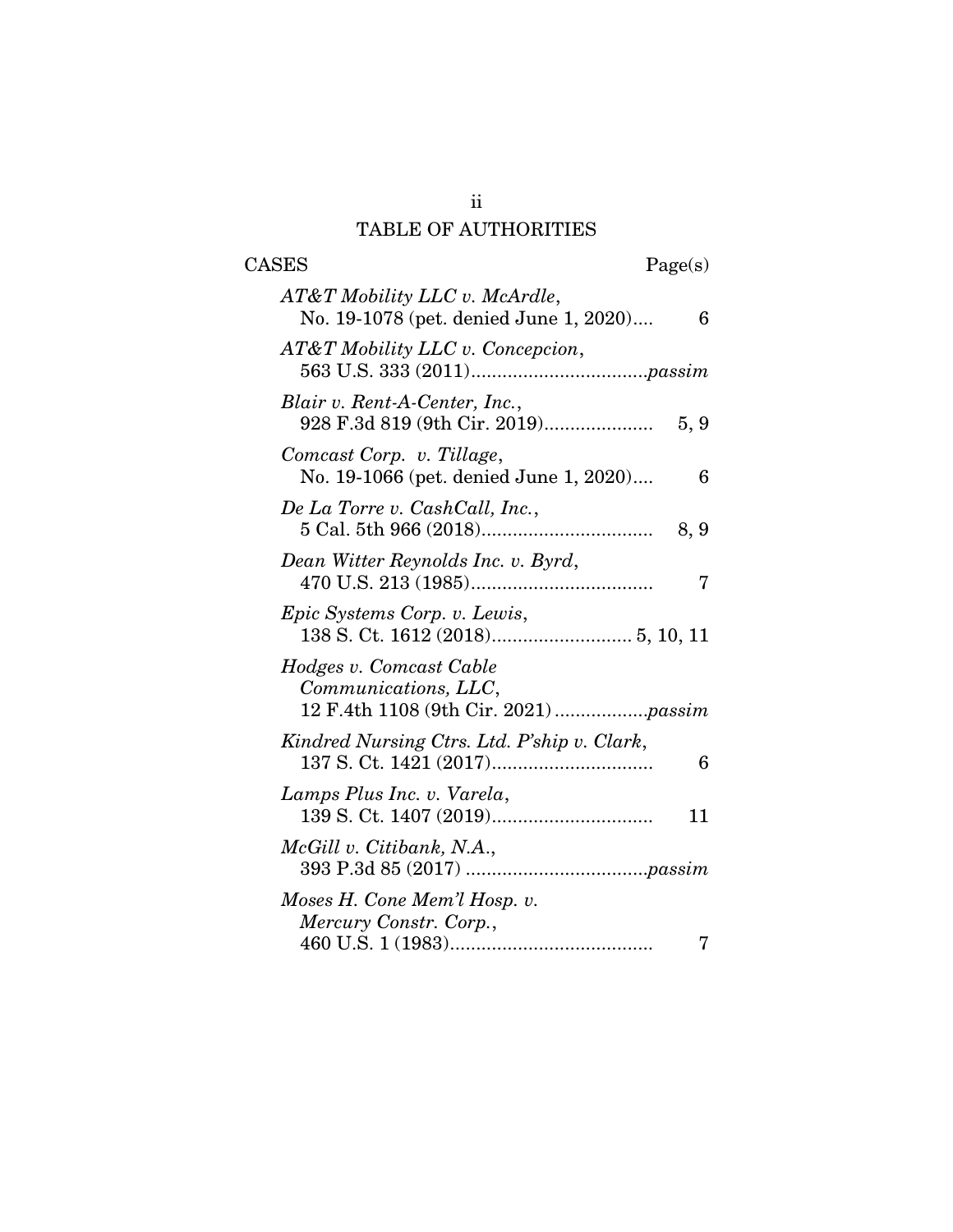# TABLE OF AUTHORITIES—Continued

|  | Page(s) |
|--|---------|
|  |         |

iii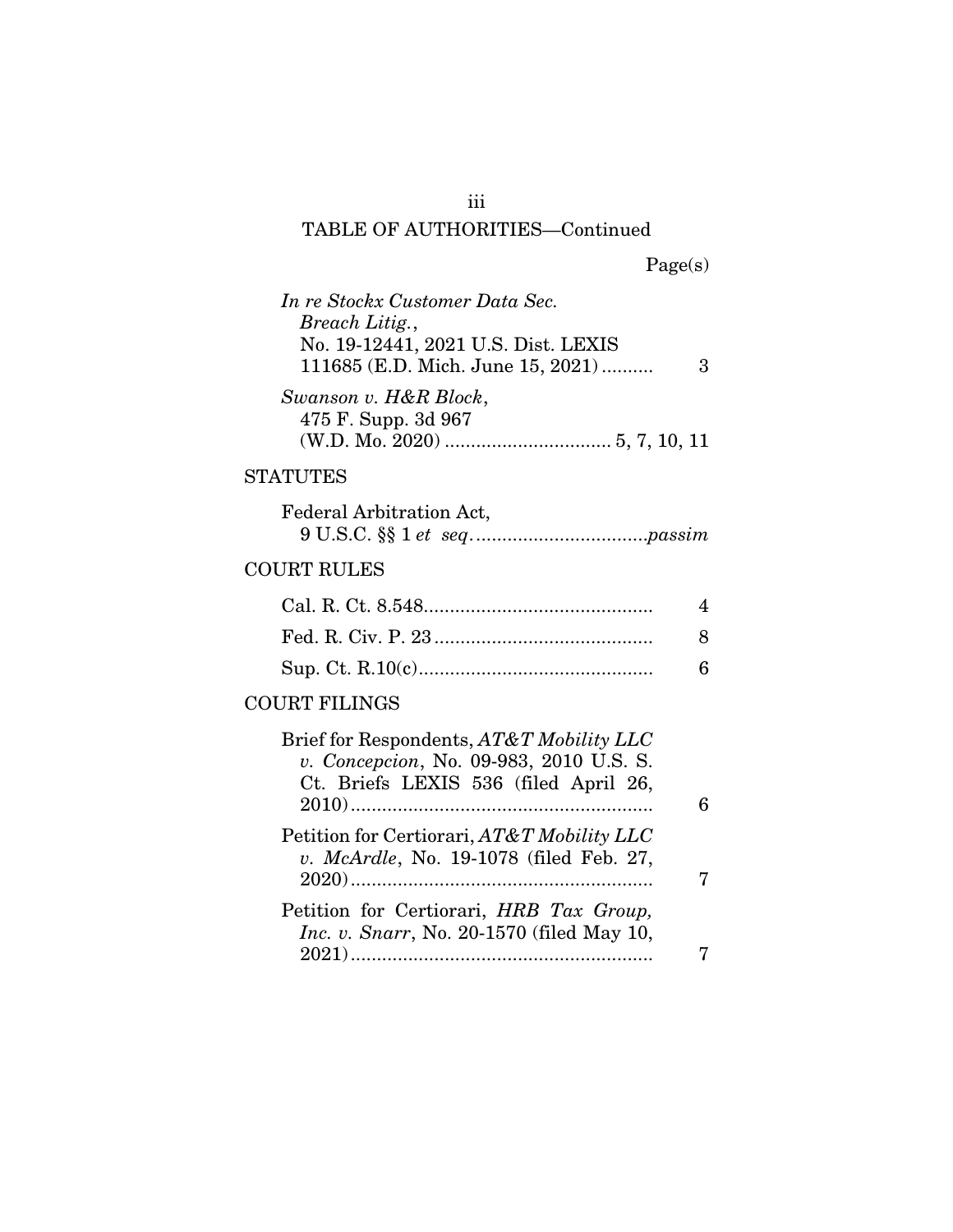#### ARGUMENT

#### I. The Petition Is Not Premature

Respondents permeate their Opposition ("Opp.") with the argument that *Hodges v. Comcast Cable Communications, LLC*, 12 F.4th 1108 (9th Cir. 2021), has made this case "less certworthy" because it created unsettled state law issues concerning the scope and application of the *McGill* rule that should be resolved by the California courts before a federal preemption analysis can be undertaken. (*See* Opp., pp. 1-4, 5-6, 8- 10, 16-19, 25-26). However, that is a straw argument, as the California courts have already determined, in *this* case, what constitutes a public injunction under *McGill*. Therefore, the FAA preemption question is ripe for review, having been presented and preserved in each of the courts below, as Respondents themselves acknowledge.1

According to *Hodges*, the Court of Appeal in this case erroneously expanded the *McGill* rule by "effectively defining as 'public injunctive relief' *any* forward-looking injunction that restrains *any* unlawful conduct." 12 F.4th at 1117 (emphasis by the court). That expanded reading of the *McGill* rule, *Hodges* reasoned, is preempted by the FAA<sup>2</sup> because it can lead to "procedural complexity … that would be

<sup>1</sup> *See* Opp., p. 12 (FAL contended in the California Superior Court that "the FAA preempts the *McGill* rule"); *id.*, p. 13 (FAL contended in the California Court of Appeal that the FAA "categorically preempts the *McGill* rule"); *id.*, p. 15 (FAL asked the California Supreme Court "to reconsider its decision in *McGill* entirely").

<sup>2</sup> Contrary to Respondents' insinuation (*see* Opp., p. 25), FAL's September 16, 2021 Supplemental Brief accurately described *Hodges*. *See* Supp. Br., p. 2 ("This 'expansion of the *McGill* rule,' it [the *Hodges* court] concluded, 'is preempted by the FAA.'").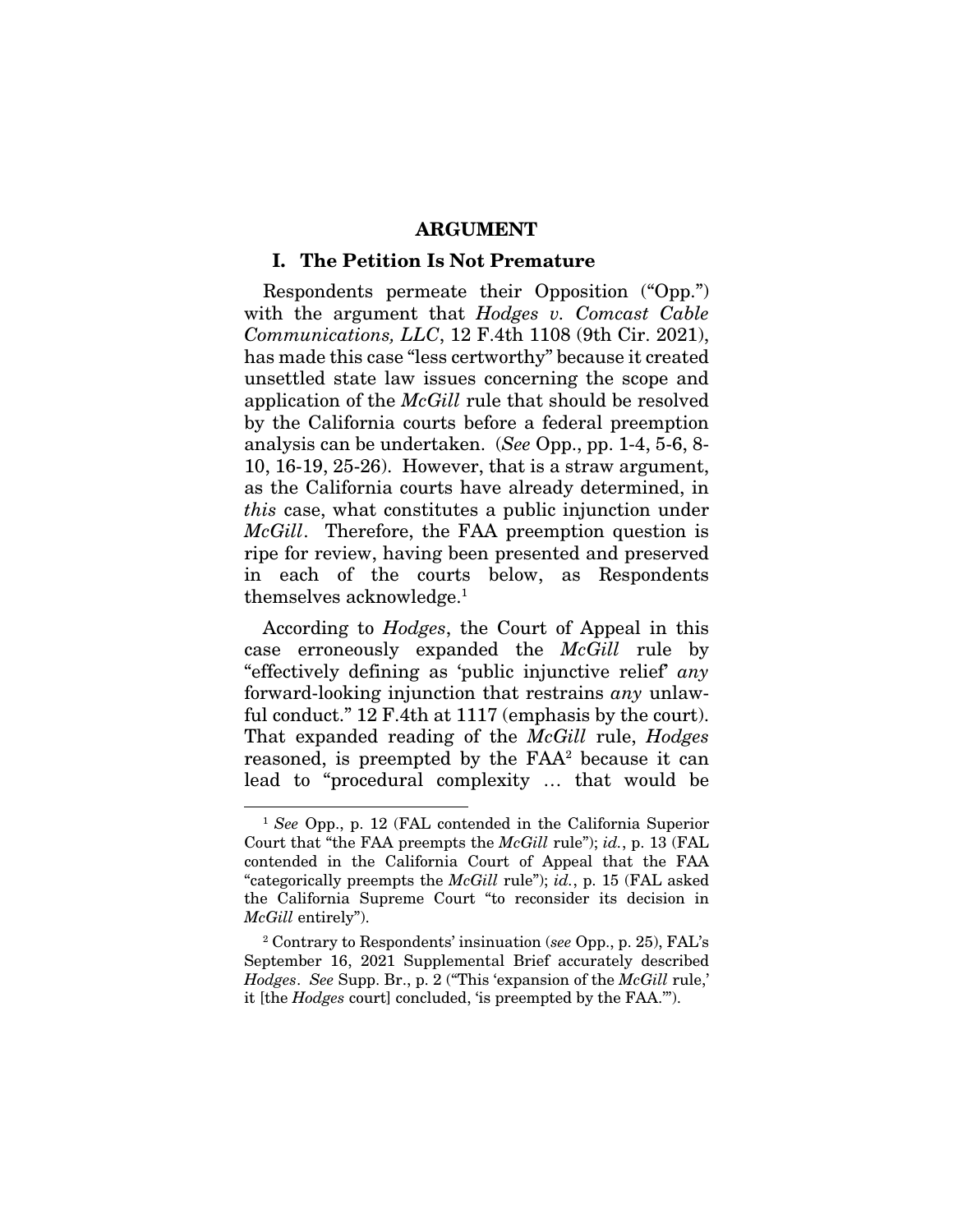inconsistent with the FAA's objective of 'facilitat[ing] streamlined proceedings' in arbitration." *Id.* at 1119 (citing *AT&T Mobility LLC v. Concepcion*, 563 U.S. 333, 344 (2011)).

Respondents argue that the FAA preemption issue should not be addressed until the California Supreme Court has had a chance to "clarify the scope" of the *McGill* rule now that *Hodges* has muddied the waters. (Opp., p. 3). They claim that this Court needs to know, before tackling preemption, whether the California Supreme Court agrees or disagrees with the Court of Appeal's expanded reading of the *McGill* rule. That question, however, has *already been answered* by the courts in this case. When FAL petitioned the California Supreme Court to review the Court of Appeal's decision, it argued that the Court of Appeal's interpretation of *McGill* had no bounds and was preempted by the FAA:

[T]he fact that "public injunctive relief" was mentioned at all in the [First Amended Complaint] was apparently enough to persuade the Court of Appeal that *McGill* was satisfied. While declaring "that we must follow the *McGill* case" …, the Court of Appeal set the bar so low that almost any complaint that uses the words "public injunctive relief" and contains a boilerplate allegation of "future wrongdoing" no matter how speculative and implausible, will suffice to pass the test—even where, as in this case, the Respondents' own allegations overwhelmingly show that they *are primarily* seeking to benefit themselves and their similarly situated putative classes.

\* \* \* \*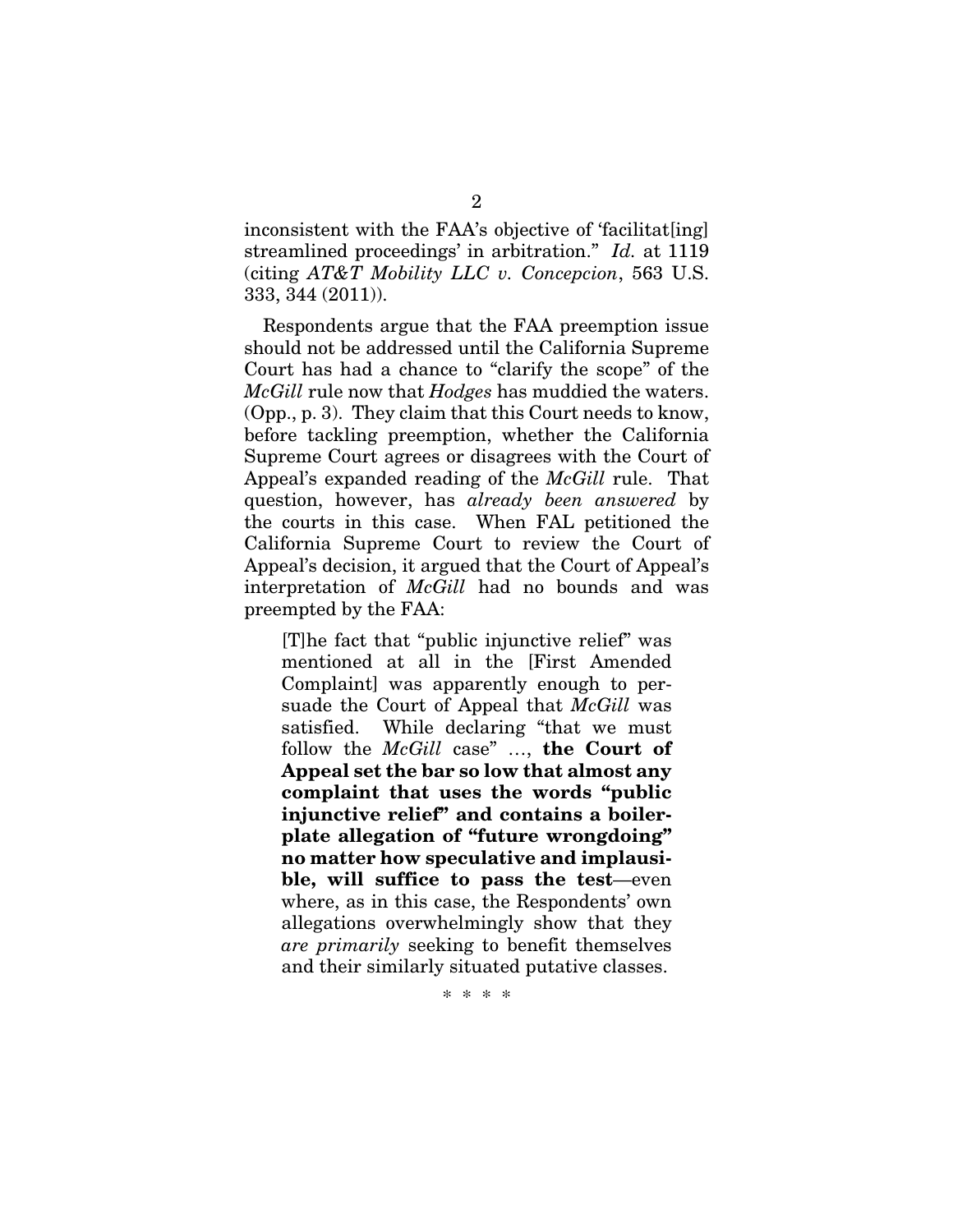[A] claim for public injunctive relief is not intended to primarily benefit the person asserting the claim. The "evident purpose" of public injunctive relief is "to remedy a public wrong" and "not to resolve a private dispute." *McGill*, 2 Cal. 5th at 961. The expanded scope of a public injunctive relief arbitration makes the proceeding much more complex, timeconsuming and costly than an individualized proceeding.

App. 76a, 81a (boldface added). Nevertheless, the California Supreme Court denied FAL's Petition for Review (App. 30a), allowing the Court of Appeal's expansive interpretation of *McGill* to stand.3

Accordingly, there is no merit to Respondents' argument that FAL's Petition should be denied as premature because the California Supreme Court "has not yet had an opportunity to confront" or "weigh<sup>[]</sup> in" on the expanded interpretation of the *McGill* rule discussed in *Hodges*. (Opp., pp. 3, 6). On the contrary, the California Supreme Court was confronted with the Court of Appeal's expansive interpretation of *McGill* when FAL sought review. By its inaction, the California Supreme Court acquiesced in the Court of Appeal's expansive interpretation of *McGill*. There

<sup>3</sup> Not only is the Court of Appeal's decision the law of this case, but because it was certified for publication (App. 23a), its expanded interpretation of *McGill* has migrated to other courts. *See, e.g.*, *In re Stockx Customer Data Sec. Breach Litig.*, No. 19- 12441, 2021 U.S. Dist. LEXIS 111685, at \*12 (E.D. Mich. June 15, 2021) ("[t]he *Maldonado* court held that the *McGill* rule applied because the complaint's prayer for relief specifically stated that '[p]ublic injunctive relief' against defendant would prevent it from 'future violations of the aforementioned unlawful and unfair practices'").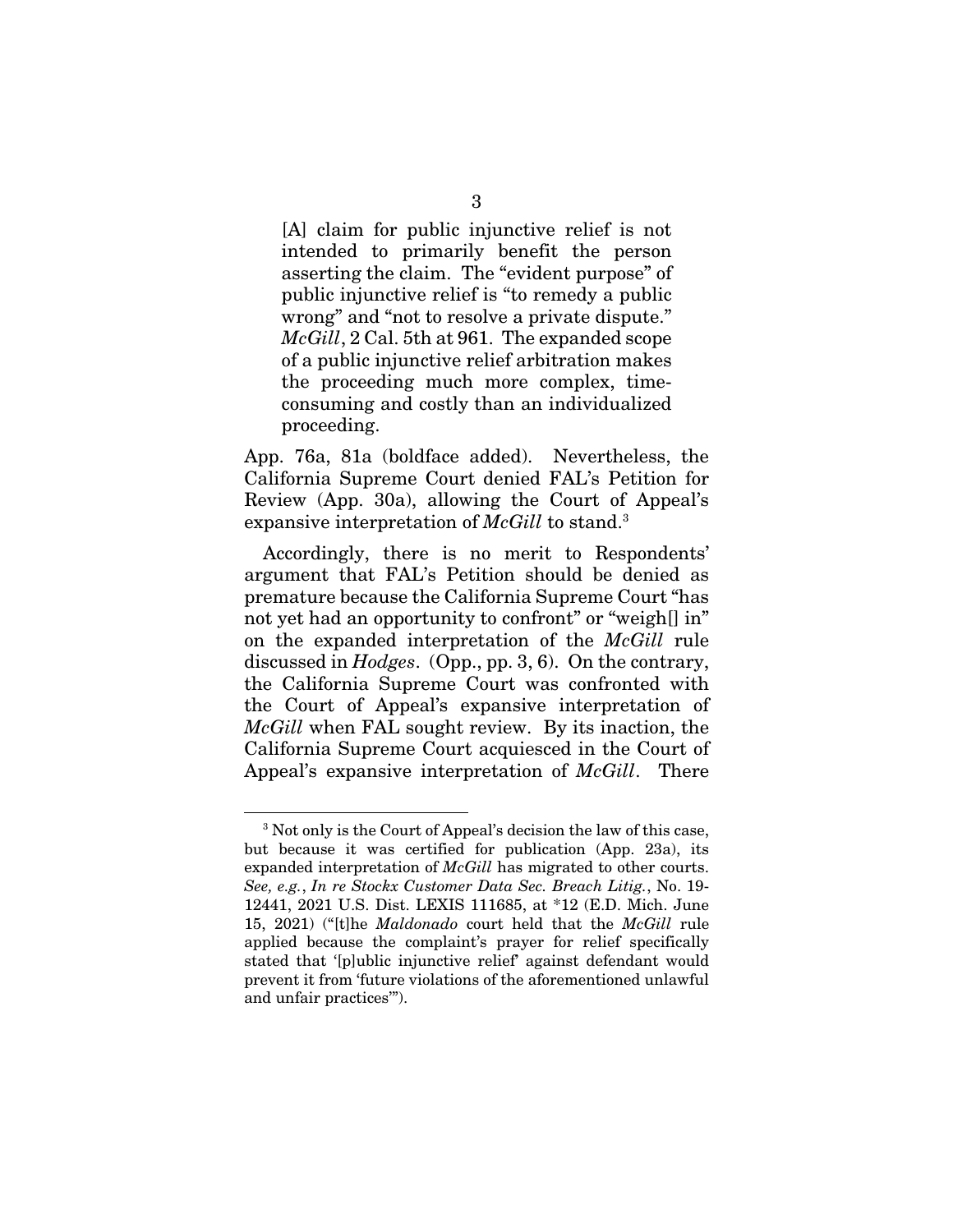are no "antecedent," "unsettled," or "contested" questions of state law (*see* Opp., pp. 2-3, 16-20, 25) that need to be resolved in *this case* before FAA preemption can be addressed.

Respondents are obviously interposing these diversions in order to forestall a ruling by this Court on the merits of the FAA preemption question. They ask this Court to refrain from enforcing the FAA in a case that is ripe and that cries out for review, based on the hypothetical chance (*see* Opp., pp. 10, 18-19) that the Ninth Circuit *might* grant rehearing in *Hodges* and *might* certify a state law question to the California Supreme Court, and that Court *might* exercise its discretion under Cal. R. Ct. 8.548 to accept the certification request, when in reality that Court—in this very case—has already declined to disturb the Court of Appeal's broad interpretation of *McGill*. What Respondents advocate is delay for the sake of delay, even as the number of public injunctive relief cases continues to surge (*see* page 7 *infra*) and the California courts continue to routinely invalidate arbitration agreements based on the *McGill* rule. Only this Court can halt this persistent and flagrant flouting of the FAA.

Hoping to sidestep the merits of the FAA preemption question, Respondents purport to reframe the question as whether "public injunctive relief include[s] injunctions that will benefit all consumers who may enter into a contract with a particular business, or does it only include injunctions that will actually benefit every Californian?" (Opp., p. 2). But the courts in this case have already interpreted the *McGill* rule expansively. The real question before this Court is whether a state law rule (the *McGill* rule) "that mandates reclassification of available relief from one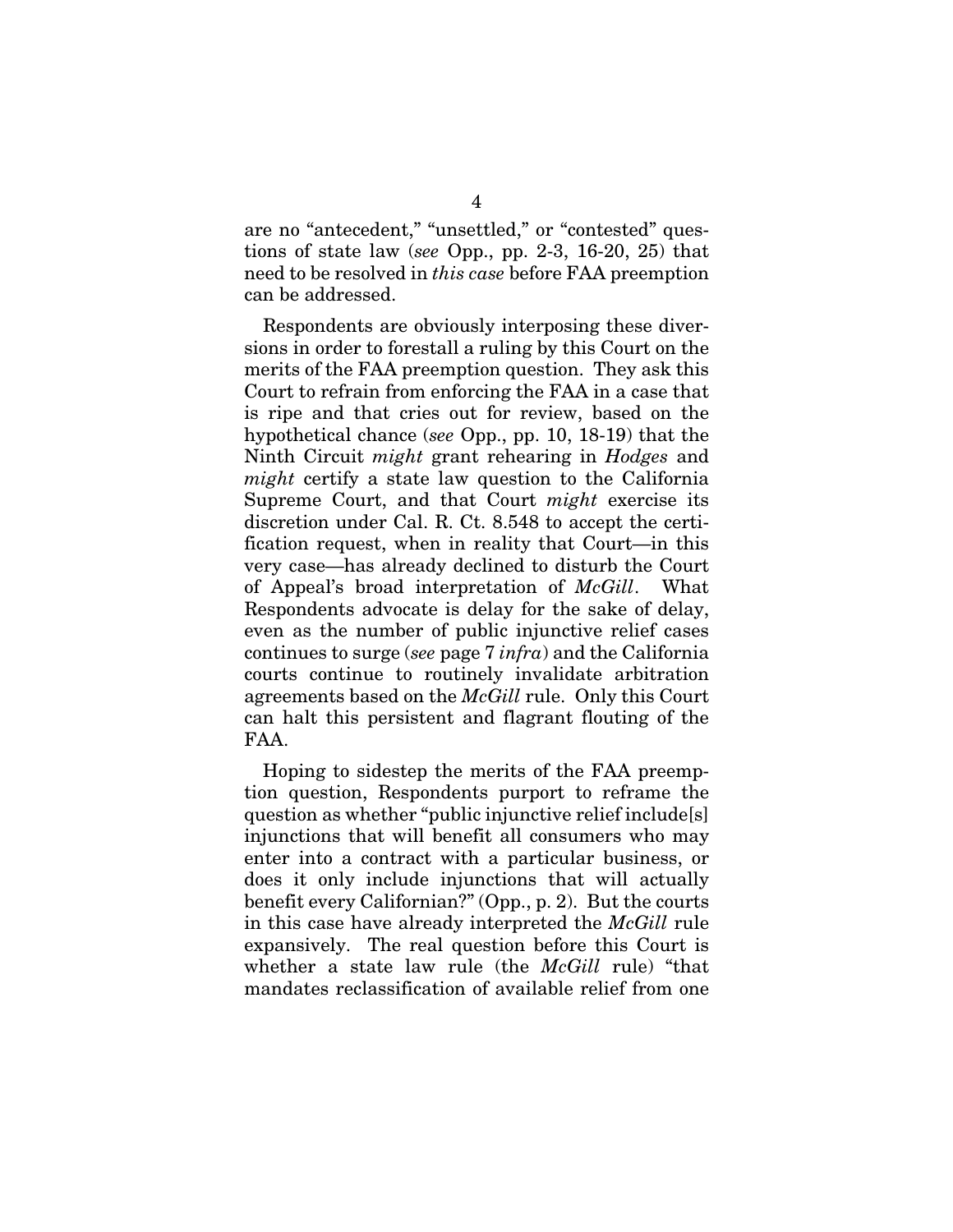individual to multiple (or in this case, millions) of people impermissibly targets one-on-one arbitration by restructuring the entire inquiry" in contravention of the FAA. *Swanson v. H&R Block*, 475 F. Supp. 3d 967, 977 (W.D. Mo. 2020).

This Court should grant FAL's Petition and answer the real question in the affirmative. *Hodges* correctly concluded that the Court of Appeal's expansive reading of the *McGill* rule is preempted by the FAA. That is because the right to individualized arbitration is "protect[ed] pretty absolutely" by the FAA, *Epic Systems Corp. v. Lewis,* 138 S. Ct. 1612, 1621 (2018). Therefore, the *McGill* rule "stands as an obstacle to the accomplishment and execution of the full purposes and objectives of Congress"' in the FAA. *Concepcion*, 563 U.S. at 352 (citation omitted).

## II. No Split Is Necessary Given the Importance of the Question Presented

Respondents further argue that certiorari should be denied because there is "no split" on the FAA preemption issue. (*See* Opp., pp. 19-20). They observe that "[b]oth the California Supreme Court, in *McGill*, and the Ninth Circuit, in *Blair v. Rent-A-Center, Inc.*, 928 F.3d 819 (9th Cir. 2019), have consistently held that the *McGill* rule is not preempted." Moreover, *Hodges* "reaffirmed that the *McGill* rule is not preempted." (Opp., pp. 1, 3). This argument should also be rejected.

A "split" is not the only ground for seeking certiorari. This Court will also consider granting certiorari where, as here, "a state court … has decided an important question of federal law that has not been, but should be, settled by this Court, or has decided an important federal question in a way that conflicts with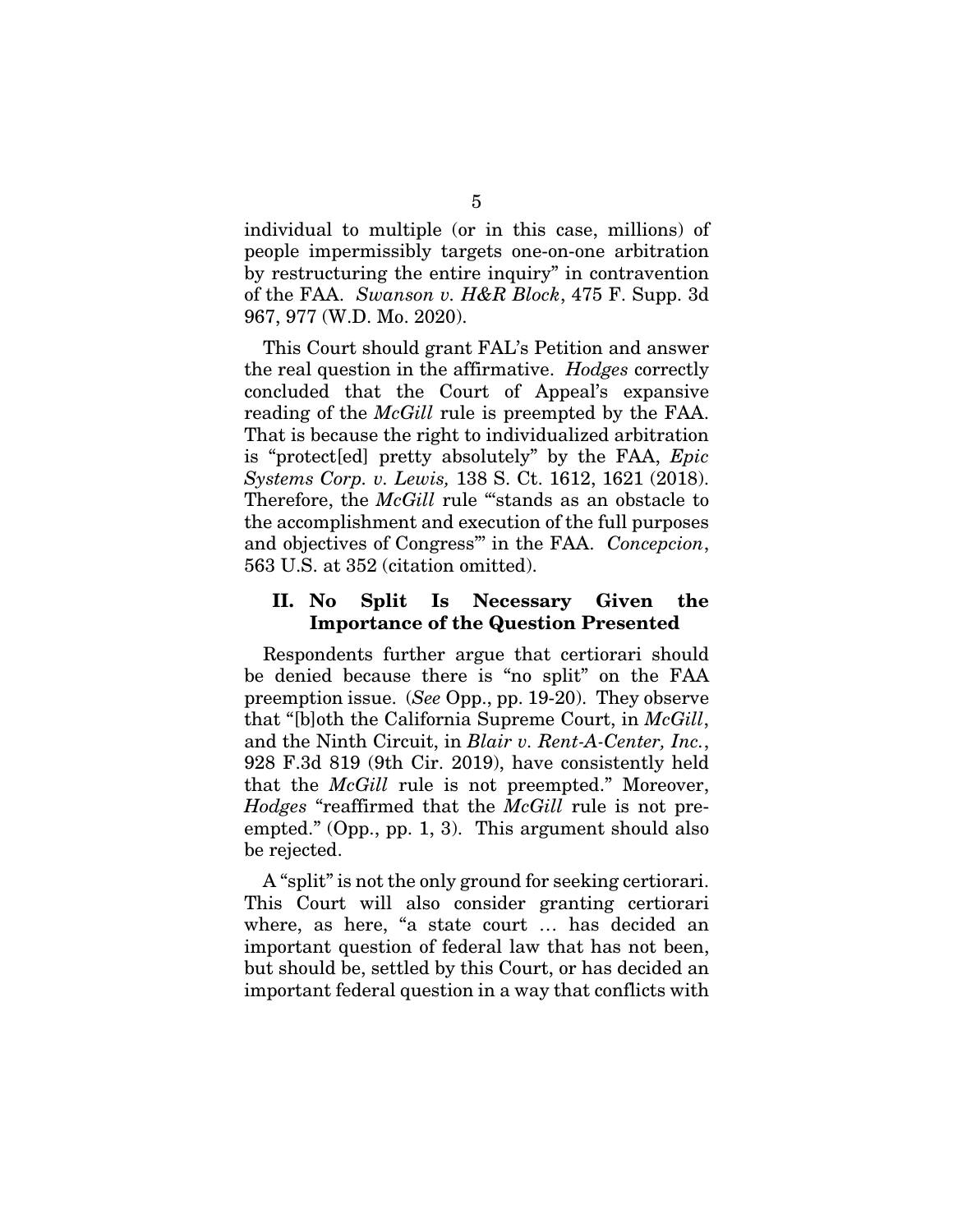relevant decisions of this Court." Sup. Ct. R. 10(c). Notably, this Court has granted review in other important arbitration cases when there was no "split." For example, in *Concepcion*, the respondents argued at length that AT&T's petition should be denied because "[e]very federal circuit and state court of last resort to have decided the question has reached the same conclusion: [t]he FAA does not preclude courts from striking down particular class-action bans under generally applicable state contract law." Brief for Respondents, No. 09-983, 2010 U.S. S. Ct. Briefs LEXIS 536, at \*14 (filed April 26, 2010). Nevertheless, this Court granted certiorari and held that the FAA preempted California's "Discover Bank rule" that prohibited the use of class action waivers in consumer arbitration agreements.

Similarly, in *Kindred Nursing Ctrs. Ltd. P'ship v. Clark*, 137 S. Ct. 1421 (2017), the respondent argued that certiorari should be denied because "[t]here is no split of opinion between the decision below and any U.S. Court of Appeals … [or] any State court of last resort." Brief for Respondent, No. 16-32, 2016 U.S. S. Ct. Briefs LEXIS 3254, at \*8-9 (filed Sept. 6, 2016). Nevertheless, this Court granted certiorari and held that the Kentucky Supreme Court's "clear-statement rule" contravened the FAA.

The importance of the Question Presented in this case is alone sufficient to support the grant of certiorari. But there is more. Things have changed since this Court denied certiorari in the *Tillage* and *McArdle* cases in June 2020 (*see* Opp., pp. 15-16). "[T]here is now a direct disagreement between lower courts over whether *McGill* is preempted by the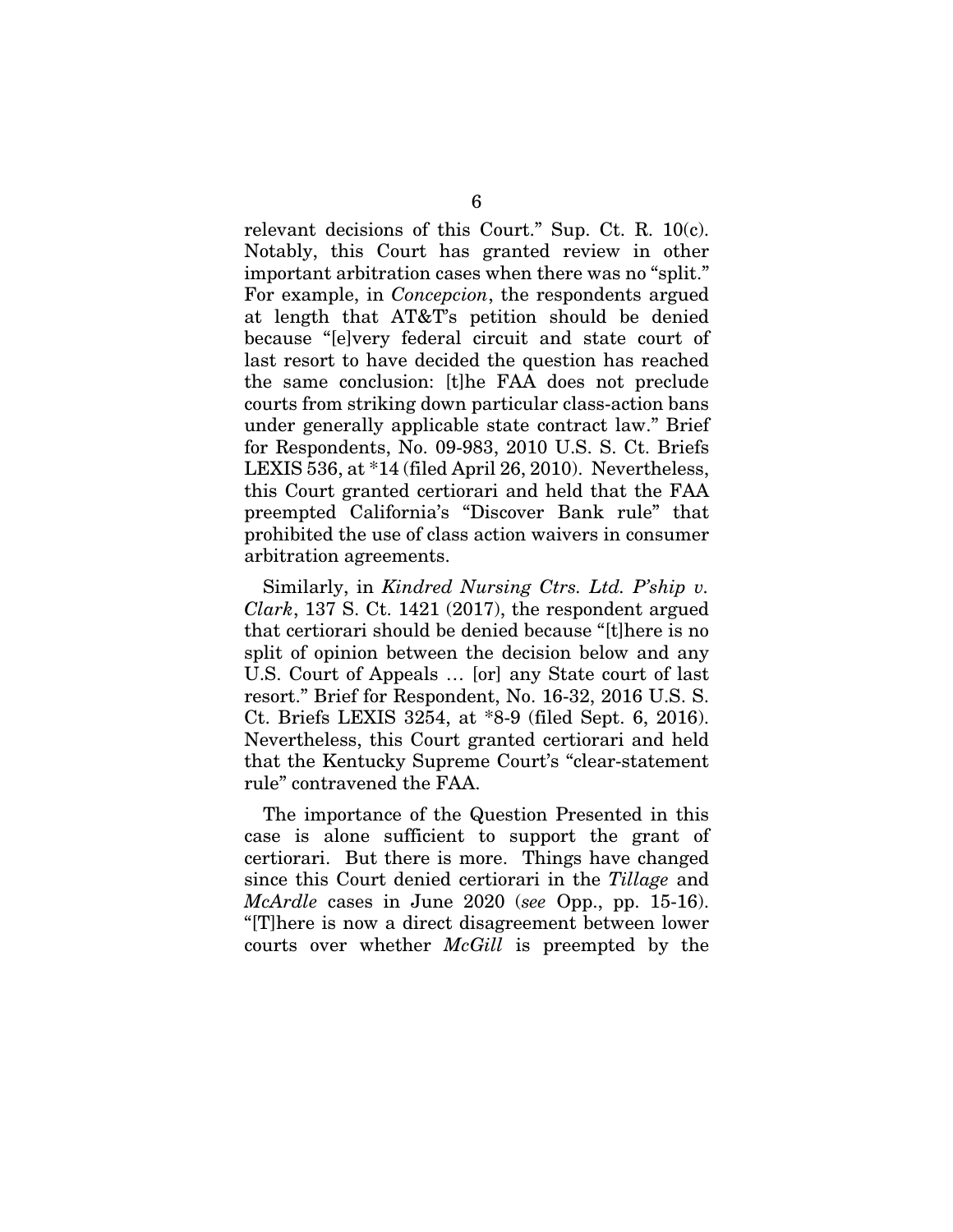FAA";4 *Hodges* was decided two months ago; and, predictably, the number of public injunctive relief cases filed in the California state and federal courts has continued to skyrocket from 144 cases in February  $2020<sup>5</sup>$  to 372 cases in May  $2021<sup>6</sup>$  This surge in public injunctive relief filings, fueled in part by the broad Court of Appeal's decision herein, underscores the need for immediate review.

## III. This Case Is an Eminently Suitable Vehicle for Review

Respondents contend that this case is a "particularly unsuitable vehicle" for review because Respondent Maldonado opted out of arbitration on two of his four loan agreements with FAL. (Opp., p. 20). However, that is no reason to deny review. Mr. Maldonado is subject to arbitration on his other two loan agreements with FAL, and none of the other four Respondents opted out of arbitration. The FAA "*requires* piecemeal resolution when necessary to give effect to an arbitration agreement." *Moses H. Cone Mem'l Hosp. v. Mercury Constr. Corp.*, 460 U.S. 1, 20 (1983) (emphasis by the Court); *accord*, *Dean Witter Reynolds Inc. v. Byrd*, 470 U.S. 213, 221 (1985) ("[t]he preeminent concern of Congress in passing the [FAA] was to enforce private agreements into which parties had entered, and that concern requires that we rigorously enforce agreements to arbitrate, even if the result is 'piecemeal' litigation"). As a practical matter,

<sup>4</sup> *See* Petition for Certiorari, *HRB Tax Group, Inc. v. Snarr*, No. 20-1570, p. 3 (filed May 10, 2021) ("*Snarr* Pet.") (citing *Swanson v. H&R Block*).

<sup>5</sup> *See* Petition for Certiorari, *AT&T Mobility LLC v. McArdle*, No. 19-1078, p. 25, and App. G thereto (filed Feb. 27, 2020)

<sup>6</sup> *See Snarr* Pet., p. 24, and App. D thereto.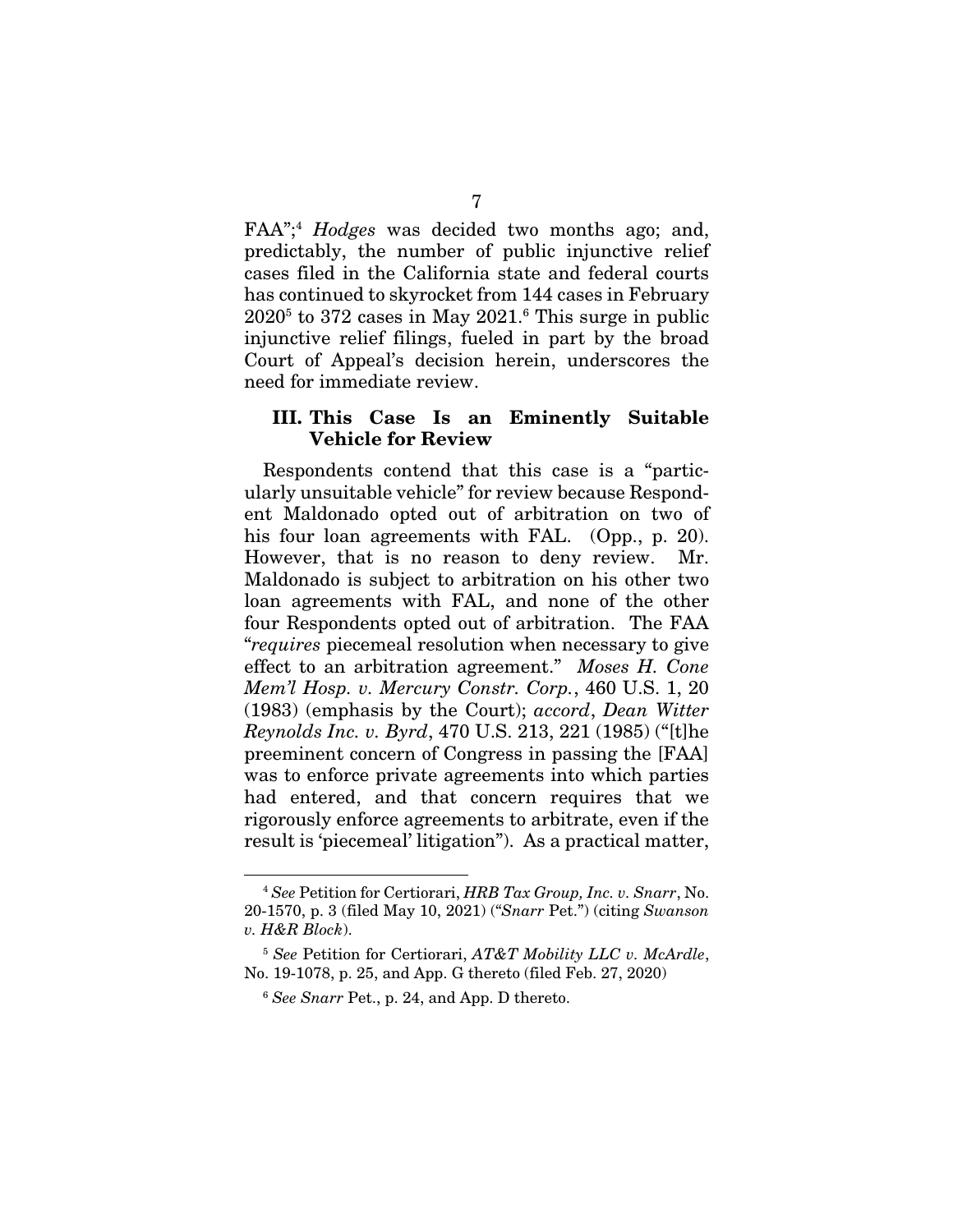if arbitration were compelled, the most likely scenario is that the court would stay Mr. Maldonado's nonarbitrable claims until his and the other Respondents' arbitrable claims were arbitrated.

Respondents also argue that this case is unsuitable for review because FAL "never argued that the FAA preempts certain kinds of public injunctive relief because of how those injunctions would be implemented." (Opp., p. 21). However, as Respondents acknowledge (*see* p. 1 n. 1 *supra*), FAL argued that the *McGill* rule is "categorically" and "entirely" preempted by the FAA. (*Id.*). FAL emphasized that "[t]he expanded scope of a public injunctive relief arbitration makes the proceeding much more complex, timeconsuming and costly than an individualized proceeding" and imposes the same burdens and risks as Rule 23 class actions. App. 81a-82a. The California Supreme Court denied review anyway.

The *Hodges* court's discussion of the implementation of a public injunction further exemplifies the administrative complexities inherent in public injunctive relief proceedings that distinguish them from individualized arbitration. Respondents acknowledge that the crux of their case is that FAL subjects them to "unconscionable" interest rates, and they seek a public injunction "requiring Fast Auto Loans to cease charging unlawful interest rates …." (Opp., p. 11). However, the California Supreme Court held in *De La Torre v. CashCall, Inc.*, 5 Cal. 5th 966 (2018), that interest rates on a loan are not *per se* unconscionable. Rather, they are "malleable" and "highly dependent on context." *Id.* at 984. Whether an interest rate is unconscionable requires "numerous factual inquiries" into the circumstances of each loan, including, for example, the parties' sophistication, cognitive limitations, and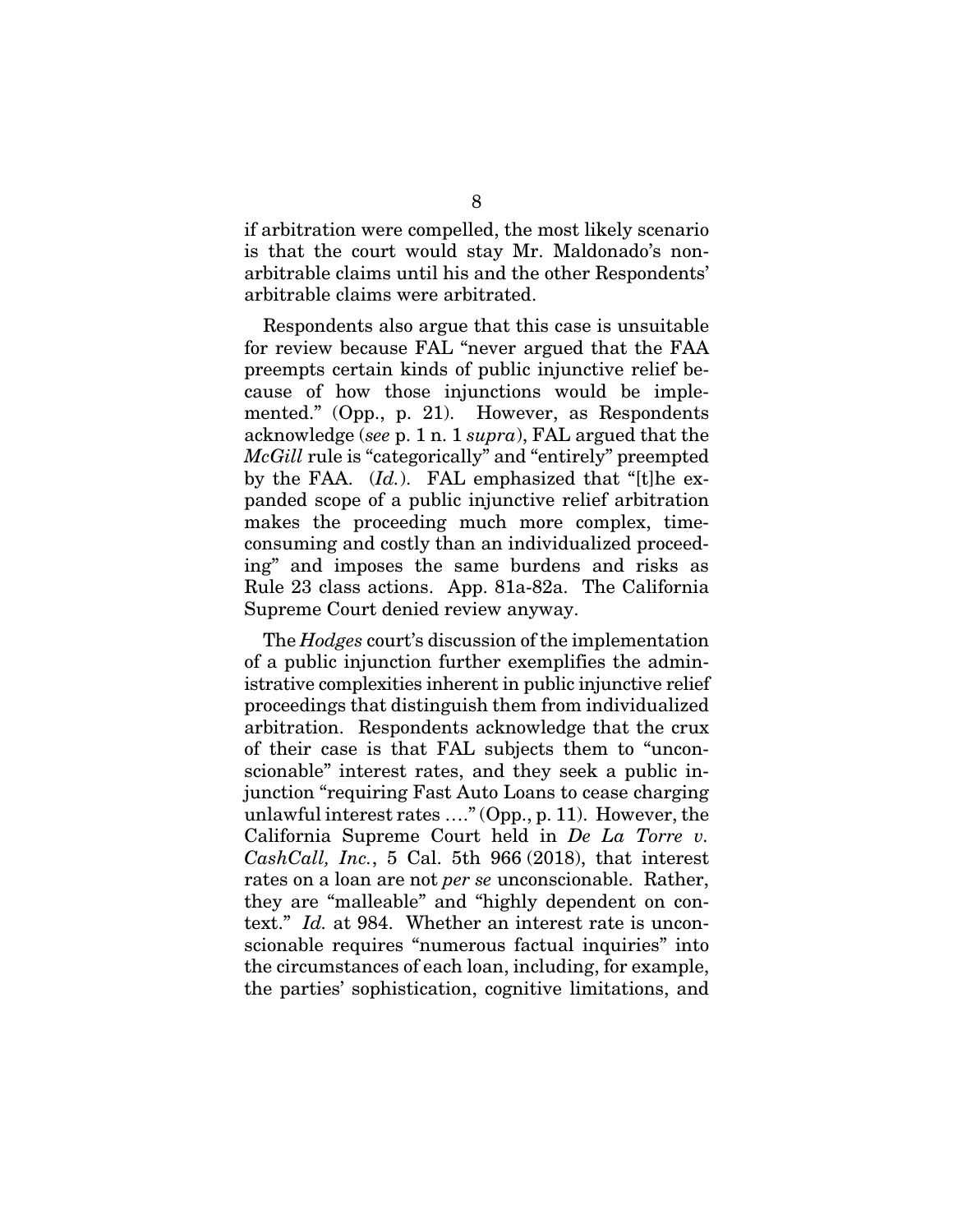the availability of alternatives, whether the contract terms were hidden, whether there was pressure to sign, as well as the basis for the price of each loan, the lender's cost of obtaining money, the nature of marketplace, and whether the borrower is creditimpaired or default-prone. *Id.* at 983-84. Any public injunction would necessarily require a case-by-case evaluation for each member of the "public" because the legality of an interest rate cannot be determined in a factual vacuum. That is plainly the polar opposite of the individualized arbitration procedures that Respondents and FAL agreed to when the loans were made. There is no need for the issue to "percolate" through the court system for the next several years, as Respondents contend. (*See* Opp., p. 20).

## IV. The California Court of Appeal's Decision Is Patently Inconsistent with the FAA and This Court's Precedent

A. Respondents contend that the FAA's "savings clause" immunizes the *McGill* rule from preemption because "[f]or over 150 years, California has prohibited parties from waiving rights established for a public reason and refused to enforce contracts that do so—all contracts, not just arbitration clauses." (Opp., p. 23). Respondents tout that *Blair* cited such cases decided from 1896 to 2002. (*Id.*). But *Blair* only cited five cases, decided, respectively, in 1896, 1944, 1956, 1977, and 2002—few and far between, by any measure. Respondents cite another five cases decided, respectively, in 1905, 1949, 1991, 1997, and 2014. (Opp., pp. 4-5, 22). By contrast, in just the four years that have passed since *McGill* was decided, at least 372 public injunctive relief lawsuits have been brought in California, resulting in the invalidation of scores of arbitration agreements with class action waivers. (*See*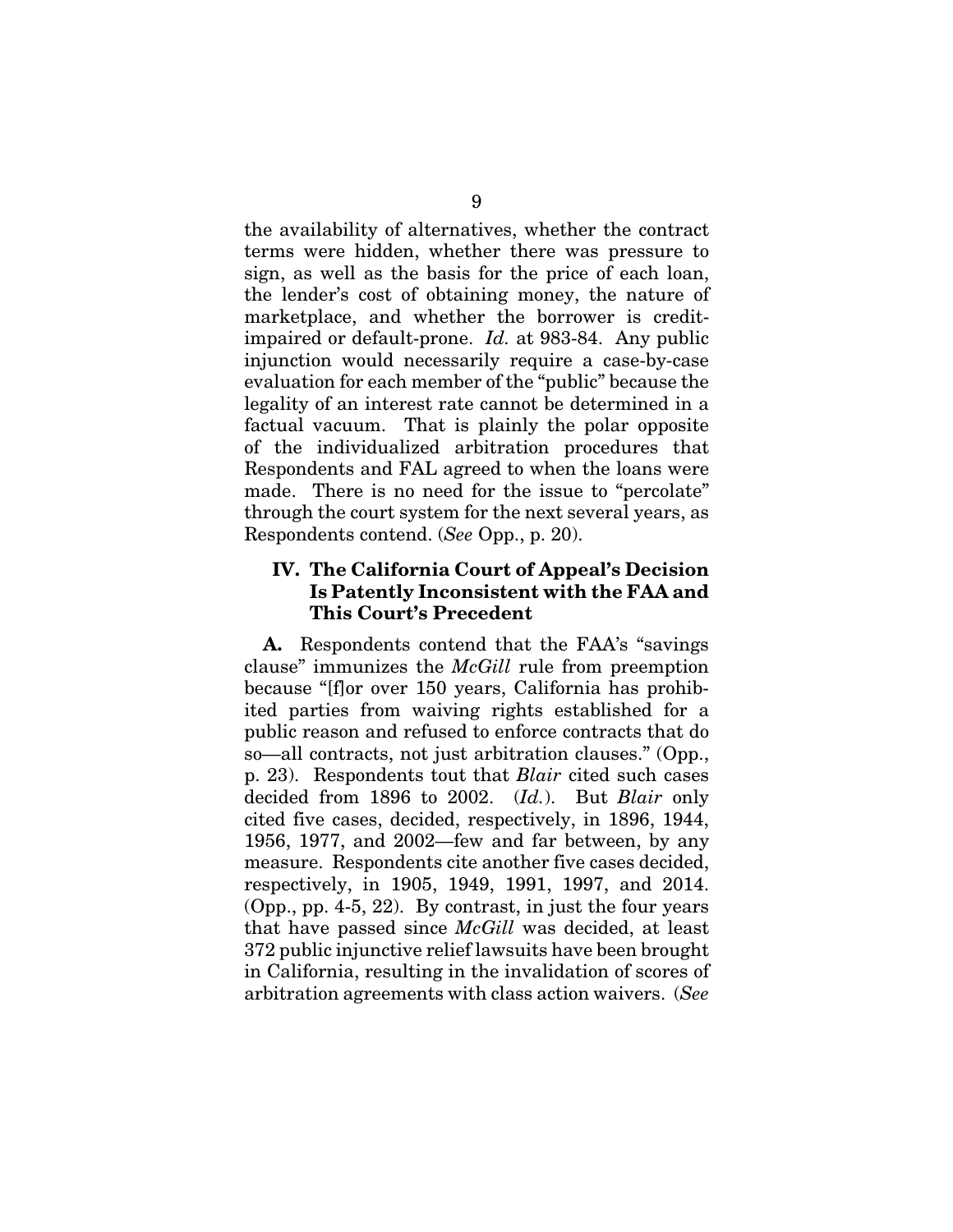p. 7 n. 6 *supra*). It is evident that California's antiwaiver law, averaging only about one case per decade in the 100-plus years leading up to *McGill*, has in the four years after *McGill* become a weapon of mass arbitration destruction, in contravention of the FAA. *See Epic Systems*, 138 S. Ct. at 1621 ("[u]nder our precedent, … the saving clause does not save defenses that target arbitration").

B. Respondents next argue that the FAA has no preemptive effect with respect to state "substantive" rights (Opp. 23). However, *Concepcion* rejected a substantive versus procedural distinction, reiterating that the FAA's policy favoring individual arbitration applies "'notwithstanding any state substantive or procedural policies to the contrary.'" 563 U.S. at 346 (citation omitted). When the "substantive" right either invalidates the arbitration agreement altogether, or requires an arbitration that differs radically from an individualized proceeding, it is preempted by the FAA. A rule requiring that arbitration provisions allow a claimant to seek relief for huge numbers of absent third parties is clearly an "attack [on] the individualized nature of the arbitration proceedings." *Epic Systems*, 138 S. Ct. at 1622.

C. Respondents argue that a request for public injunctive relief can be arbitrated in an individual proceeding consistent with the FAA; it is not a class or representative claim as the members of the public are not formally joined as parties. (Opp., pp. 23-24). However, that distinction is entirely superficial, since the principal attributes of individualized arbitration speed, economy, and efficiency—are completely eviscerated when 40 million non-parties are the intended beneficiaries of the injunctive relief. (*See* Pet., p. 1, n. 1). As held in *Swanson*, "[p]laintiff's individual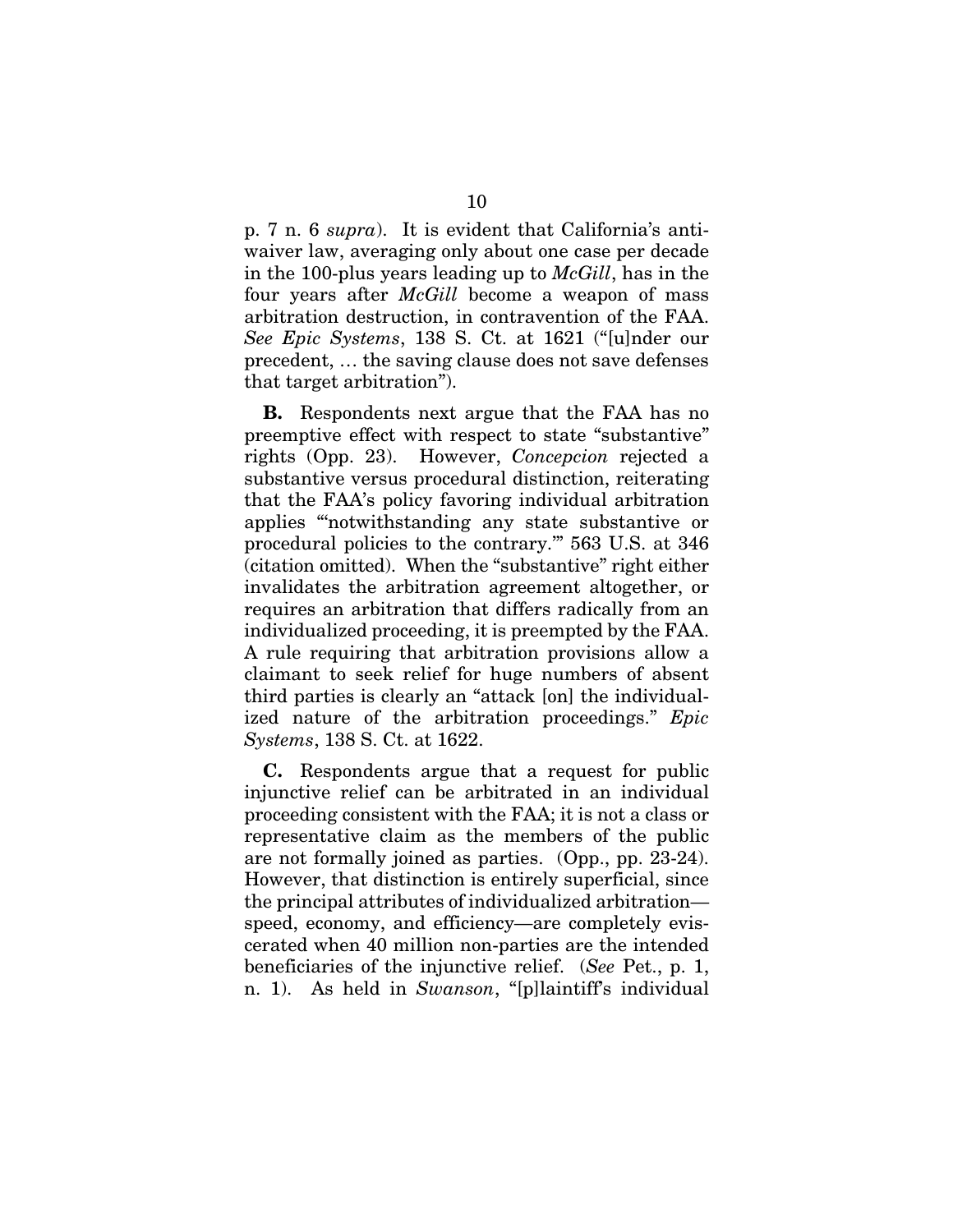retention of the suit does not vitiate *McGill*'s interference with the FAA's protection of individualized arbitration just because other members of the putative class are not formally joined as parties." *Swanson*, 475 F. Supp. 3d at 977-78.

D. Finally, Respondents assert that even individual arbitrations involving antitrust, RICO and securities claims can be complex, so the fact that a public injunctive relief arbitration might be complex is not a ground for preemption. (Opp., p. 24). But in those other cases, the focus was still on the individual plaintiff's claim. By contrast, Respondents concede that public injunctive relief "is necessarily 'oriented to and for the benefit of the general public.'" (Opp., p. 7) (citation omitted). This fundamental shift in the focus of the proceeding from the claimant to numerous third parties is what interferes with the "traditional individualized arbitration" protected by the FAA—in much the same manner as the shift from bilateral to class arbitration is preempted by the FAA. The right to individualized dispute resolution in an arbitration agreement is "protect[ed] pretty absolutely" by the FAA. *Epic Systems*, 138 S. Ct. at 1621. *See also Lamps Plus, Inc. v. Varela*, 139 S. Ct. 1407, 1416 (2019) (the FAA "envision[s]" an "individualized form of arbitration"). *Concepcion* instructs that a rule (such as the *McGill* rule) that restructures a bilateral arbitration agreement to include hundreds, thousands, or millions of non-parties destroys the fundamental attributes of individualized arbitration and is preempted by the FAA.